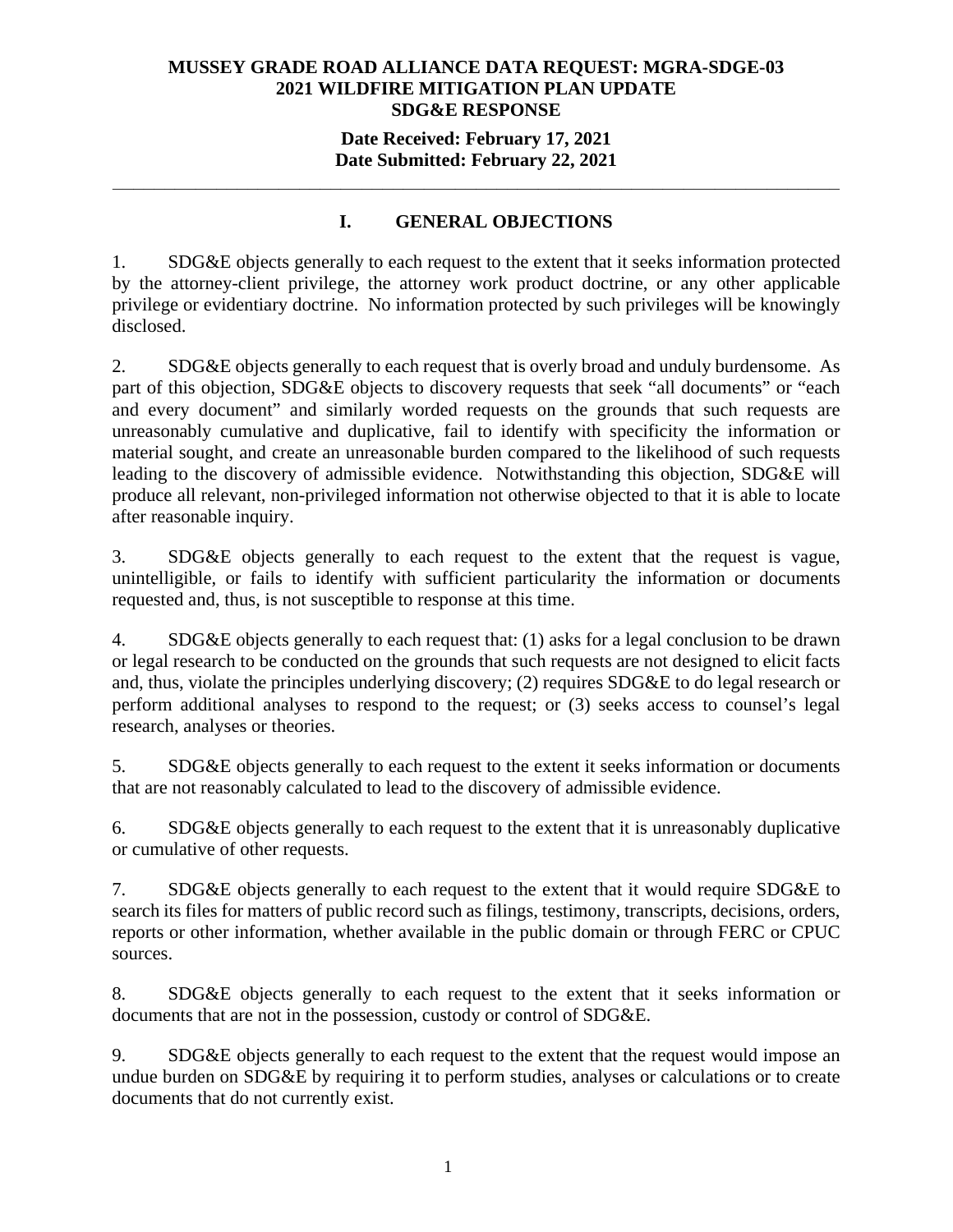## **MUSSEY GRADE ROAD ALLIANCE DATA REQUEST: MGRA-SDGE-03 2021 WILDFIRE MITIGATION PLAN UPDATE SDG&E RESPONSE**

## **Date Received: February 17, 2021 Date Submitted: February 22, 2021 \_\_\_\_\_\_\_\_\_\_\_\_\_\_\_\_\_\_\_\_\_\_\_\_\_\_\_\_\_\_\_\_\_\_\_\_\_\_\_\_\_\_\_\_\_\_\_\_\_\_\_\_\_\_\_\_\_\_\_\_\_\_\_\_\_\_\_\_\_\_**

10. SDG&E objects generally to each request that calls for information that contains trade secrets, is privileged or otherwise entitled to confidential protection by reference to statutory protection. SDG&E objects to providing such information absent an appropriate protective order.

## **II. EXPRESS RESERVATIONS**

1. No response, objection, limitation or lack thereof, set forth in these responses and objections shall be deemed an admission or representation by SDG&E as to the existence or nonexistence of the requested information or that any such information is relevant or admissible.

2. SDG&E reserves the right to modify or supplement its responses and objections to each request, and the provision of any information pursuant to any request is not a waiver of that right.

3. SDG&E reserves the right to rely, at any time, upon subsequently discovered information.

4. These responses are made solely for the purpose of this proceeding and for no other purpose.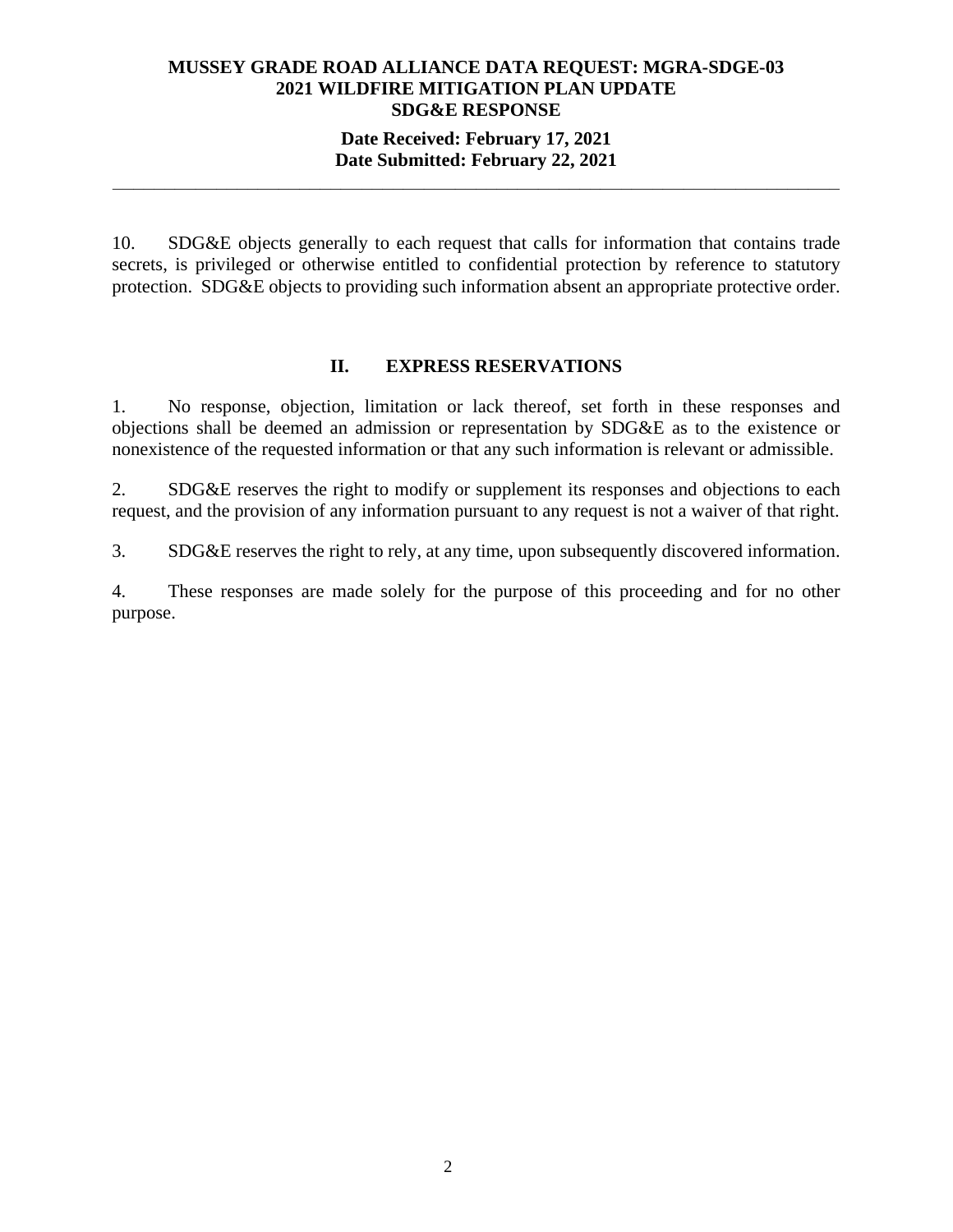## **MUSSEY GRADE ROAD ALLIANCE DATA REQUEST: MGRA-SDGE-03 2021 WILDFIRE MITIGATION PLAN UPDATE SDG&E RESPONSE Date Received: February 17, 2021**

## **Date Submitted: February 22, 2021 \_\_\_\_\_\_\_\_\_\_\_\_\_\_\_\_\_\_\_\_\_\_\_\_\_\_\_\_\_\_\_\_\_\_\_\_\_\_\_\_\_\_\_\_\_\_\_\_\_\_\_\_\_\_\_\_\_\_\_\_\_\_\_\_\_\_\_\_\_\_**

## **III. RESPONSES**

*The following data requests are being issued to PG&E, SCE, and SDG&E.* 

*The first set of data requests refer to the outage, risk event, and ignition data presented in Tables 2, 7.1, and 7.2 of the standard data tables, as well as the weather metrics for high wind warning (HWW) and Red Flag Warnings (RFW) found in Table 6.* 

*IOUs are requested to provide an additional table using these data for the years 2015 through 2020. The following table provides a visual guide as to the format (for 2015 only – other years to be included in equivalent columnar format).* 

|       | Outcome metric name                                                                                                                                                                                                                             | 2015  |                    |            |                    |                     |                    |            |            |                    |          |
|-------|-------------------------------------------------------------------------------------------------------------------------------------------------------------------------------------------------------------------------------------------------|-------|--------------------|------------|--------------------|---------------------|--------------------|------------|------------|--------------------|----------|
|       |                                                                                                                                                                                                                                                 |       | <b>HFTD Tier 2</b> |            |                    |                     | <b>HFTD Tier 3</b> |            |            |                    |          |
|       |                                                                                                                                                                                                                                                 | Total | <b>RFW</b>         | <b>HWW</b> | <b>HWW&amp;RFW</b> | <b>HWW&amp;^RFW</b> | Total              | <b>RFW</b> | <b>HWW</b> | <b>RFW&amp;HWW</b> | HWW&^RFW |
| 1.a.  | Number of all events with probability of<br>ignition, including wires down, contacts with<br>objects, line slap, events with evidence of heat<br>generation, and other events that cause<br>sparking or have the potential to cause<br>ignition |       |                    |            |                    |                     |                    |            |            |                    |          |
| 1.b.  | Number of wires down (total)                                                                                                                                                                                                                    |       |                    |            |                    |                     |                    |            |            |                    |          |
| 1.c.  | Number of outage events not caused by<br>contact with vegetation (total)                                                                                                                                                                        |       |                    |            |                    |                     |                    |            |            |                    |          |
| 1.d.  | Number of outage events caused by contact<br>with vegetation (total)                                                                                                                                                                            |       |                    |            |                    |                     |                    |            |            |                    |          |
| 7.6.8 | Number of ignitions                                                                                                                                                                                                                             |       |                    |            |                    |                     |                    |            |            |                    |          |

*Events are to be classified in the following manner:* 

*RFW: the event occurs within a National Weather Service Red Flag Warning perimeter during the time that the Red Flag Warning is active.* 

*HWW: the event occurs within a National Weather Service High Wind Warning perimeter during the time that the High Wind Warning is active.* 

*HWW&RFW: the event occurs in an area with simultaneously active High Wind Warning and Red Flag Warning.* 

*HWW&^RFW: the event occurs in an area with an active High Wind Warning and NO simultaneous Red Flag Warning*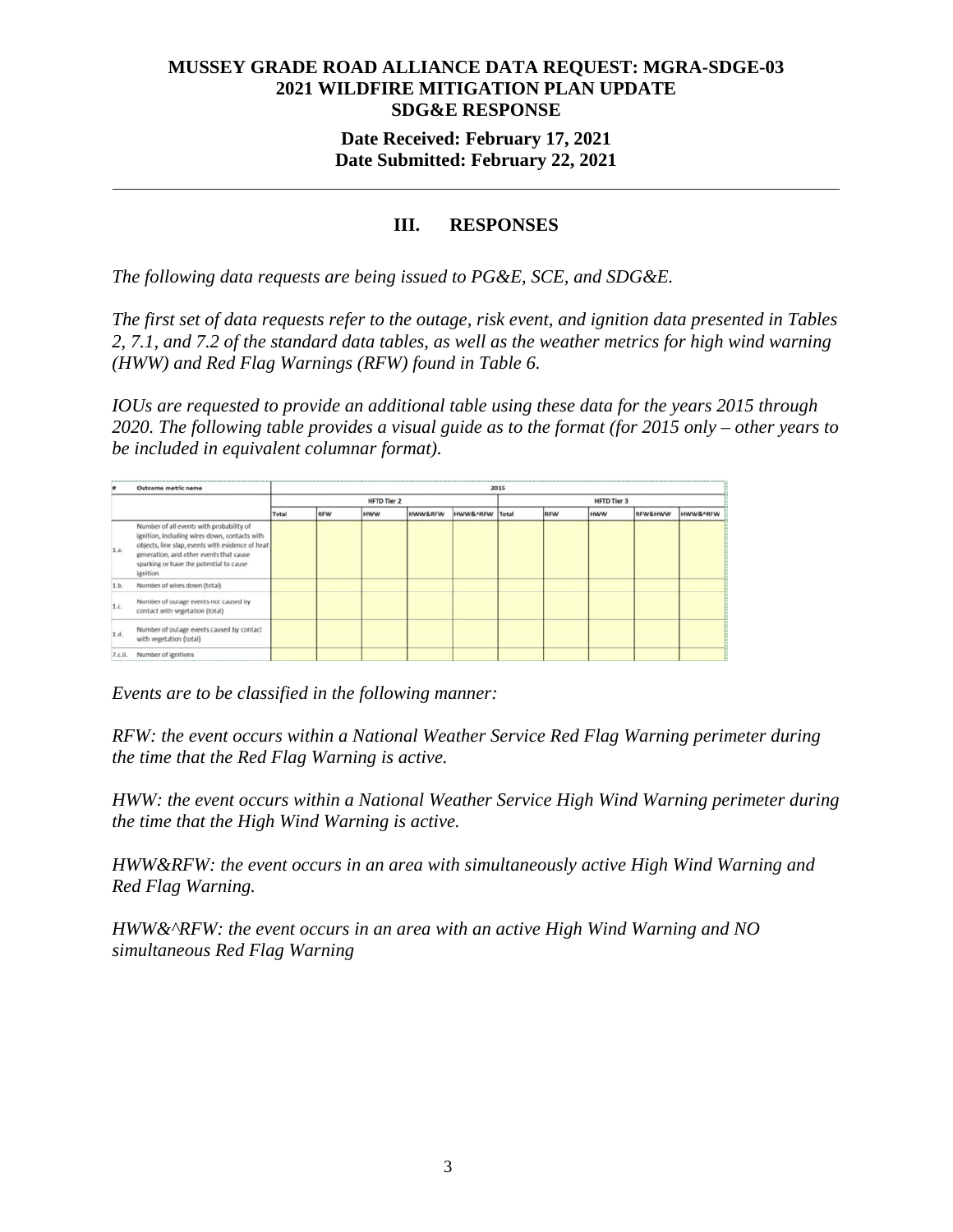**\_\_\_\_\_\_\_\_\_\_\_\_\_\_\_\_\_\_\_\_\_\_\_\_\_\_\_\_\_\_\_\_\_\_\_\_\_\_\_\_\_\_\_\_\_\_\_\_\_\_\_\_\_\_\_\_\_\_\_\_\_\_\_\_\_\_\_\_\_\_** 

## **QUESTION 1:**

Provide the "number of all events with probability of ignition, including wires down, contacts with objects, line slap, events with evidence of heat generation, and other events that cause sparking or have the potential to cause ignition", subdivided into the following categories: Year from 2015 to 2020, further subdivided into: High Fire Threat District Tier 2 and Tier 3, further subdivided into: Total, HWW, RFW, HWW and RFW, and HWW without RFW.

## **OBJECTION:**

SDG&E objects to this request on the grounds set forth in General Objection Nos. 2, 5, and 9. Subject to the foregoing objections, SDG&E responds as follows.

## **RESPONSE 1:**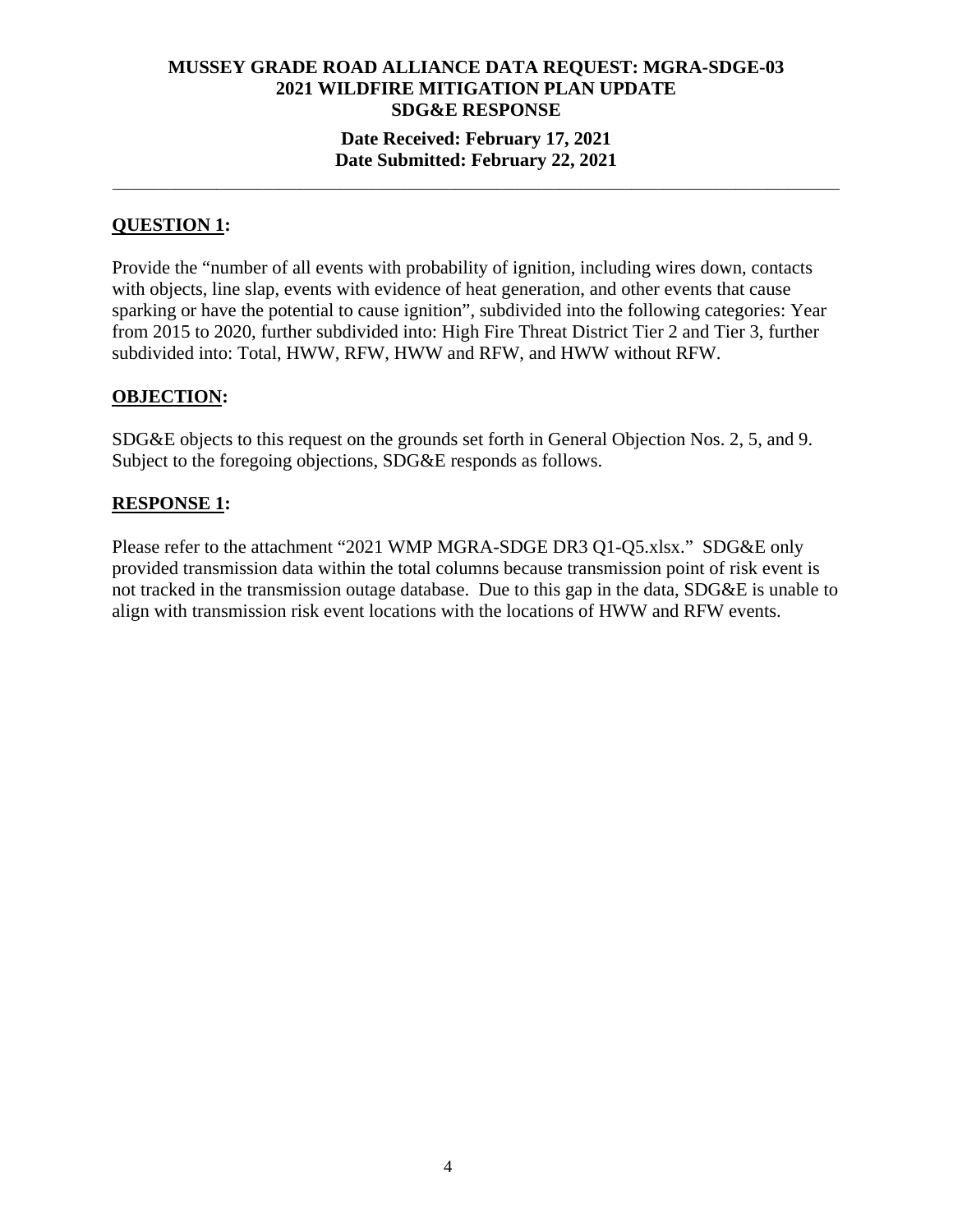**\_\_\_\_\_\_\_\_\_\_\_\_\_\_\_\_\_\_\_\_\_\_\_\_\_\_\_\_\_\_\_\_\_\_\_\_\_\_\_\_\_\_\_\_\_\_\_\_\_\_\_\_\_\_\_\_\_\_\_\_\_\_\_\_\_\_\_\_\_\_** 

## **QUESTION 2:**

Provide the number of wires down, subdivided into the following categories: Year from 2015 to 2020, further subdivided into: High Fire Threat District Tier 2 and Tier 3, further subdivided into: Total, HWW, RFW, HWW and RFW, and HWW without RFW.

#### **OBJECTION:**

SDG&E objects to this request on the grounds set forth in General Objection Nos. 2, 5, and 9. Subject to the foregoing objections, SDG&E responds as follows.

## **RESPONSE 2:**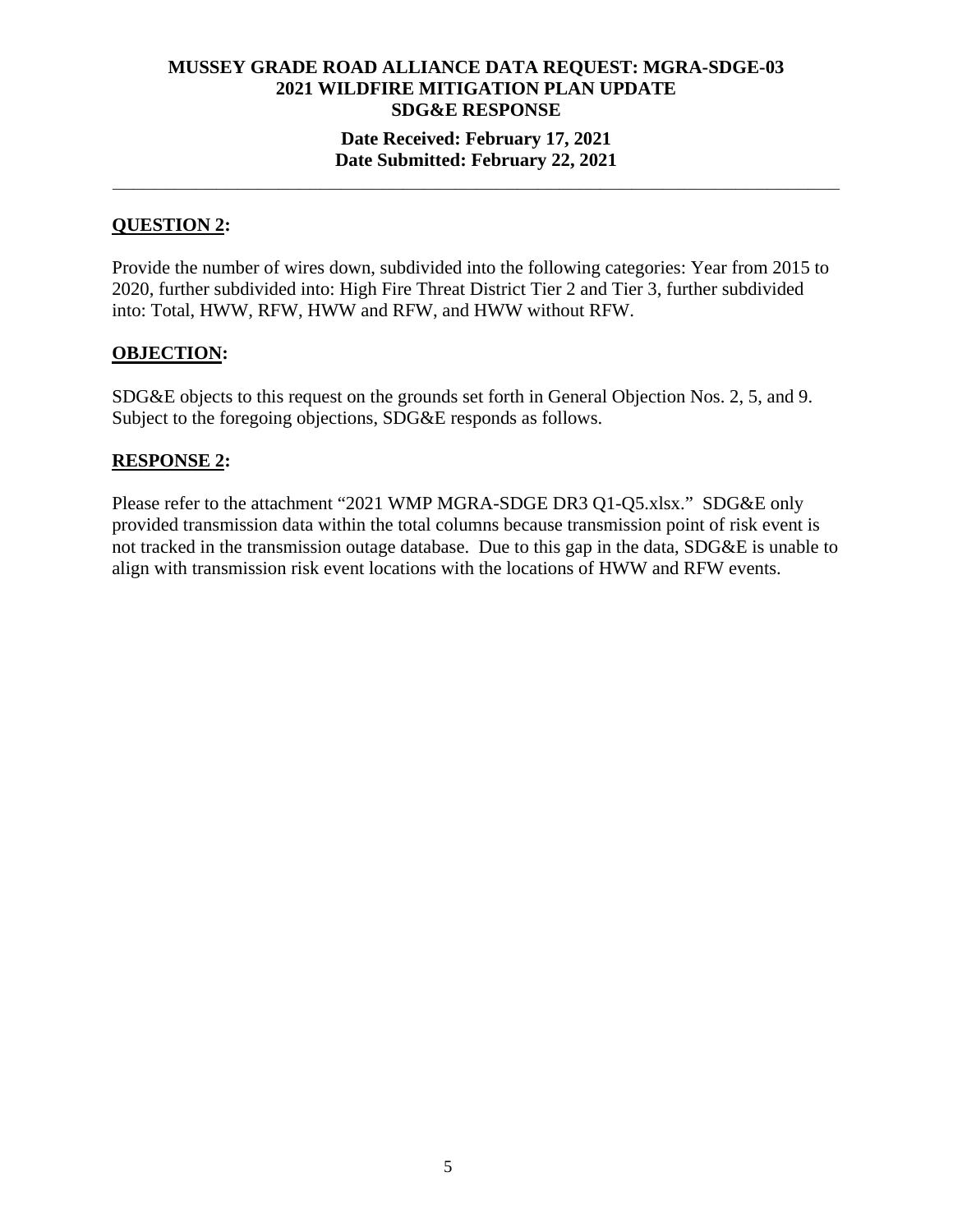**\_\_\_\_\_\_\_\_\_\_\_\_\_\_\_\_\_\_\_\_\_\_\_\_\_\_\_\_\_\_\_\_\_\_\_\_\_\_\_\_\_\_\_\_\_\_\_\_\_\_\_\_\_\_\_\_\_\_\_\_\_\_\_\_\_\_\_\_\_\_** 

## **QUESTION 3:**

Provide the number of outages caused by vegetation, subdivided into the following categories: Year from 2015 to 2020, further subdivided into: High Fire Threat District Tier 2 and Tier 3, further subdivided into: Total, HWW, RFW, HWW and RFW, and HWW without RFW.

#### **OBJECTION:**

SDG&E objects to this request on the grounds set forth in General Objection Nos. 2, 5, and 9. Subject to the foregoing objections, SDG&E responds as follows.

#### **RESPONSE 3:**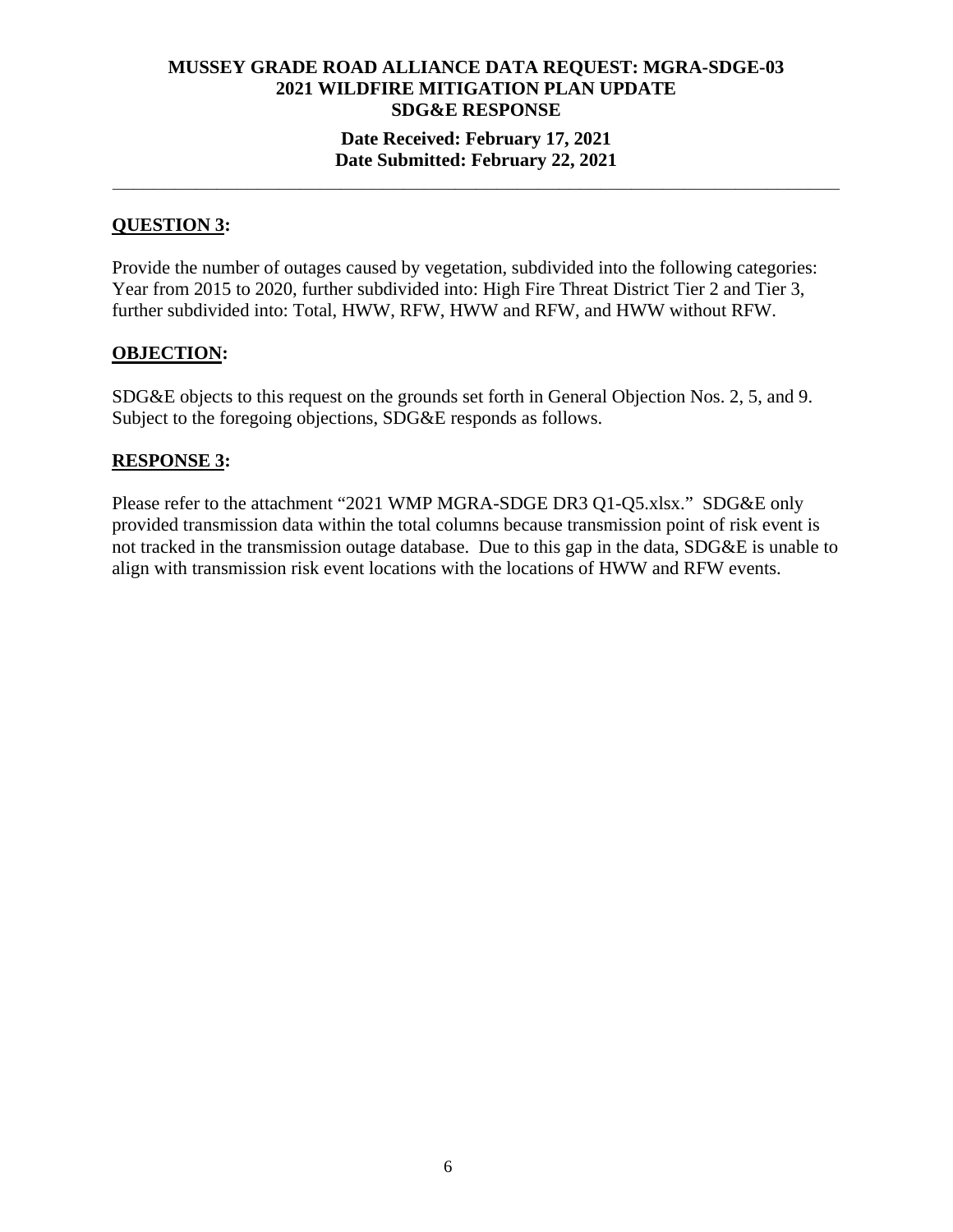**\_\_\_\_\_\_\_\_\_\_\_\_\_\_\_\_\_\_\_\_\_\_\_\_\_\_\_\_\_\_\_\_\_\_\_\_\_\_\_\_\_\_\_\_\_\_\_\_\_\_\_\_\_\_\_\_\_\_\_\_\_\_\_\_\_\_\_\_\_\_** 

## **QUESTION 4:**

Provide the number of outages not caused by vegetation, subdivided into the following categories: Year from 2015 to 2020, further subdivided into: High Fire Threat District Tier 2 and Tier 3, further subdivided into: Total, HWW, RFW, HWW and RFW, and HWW without RFW.

#### **OBJECTION:**

SDG&E objects to this request on the grounds set forth in General Objection Nos. 2, 5, and 9. Subject to the foregoing objections, SDG&E responds as follows.

#### **RESPONSE 4:**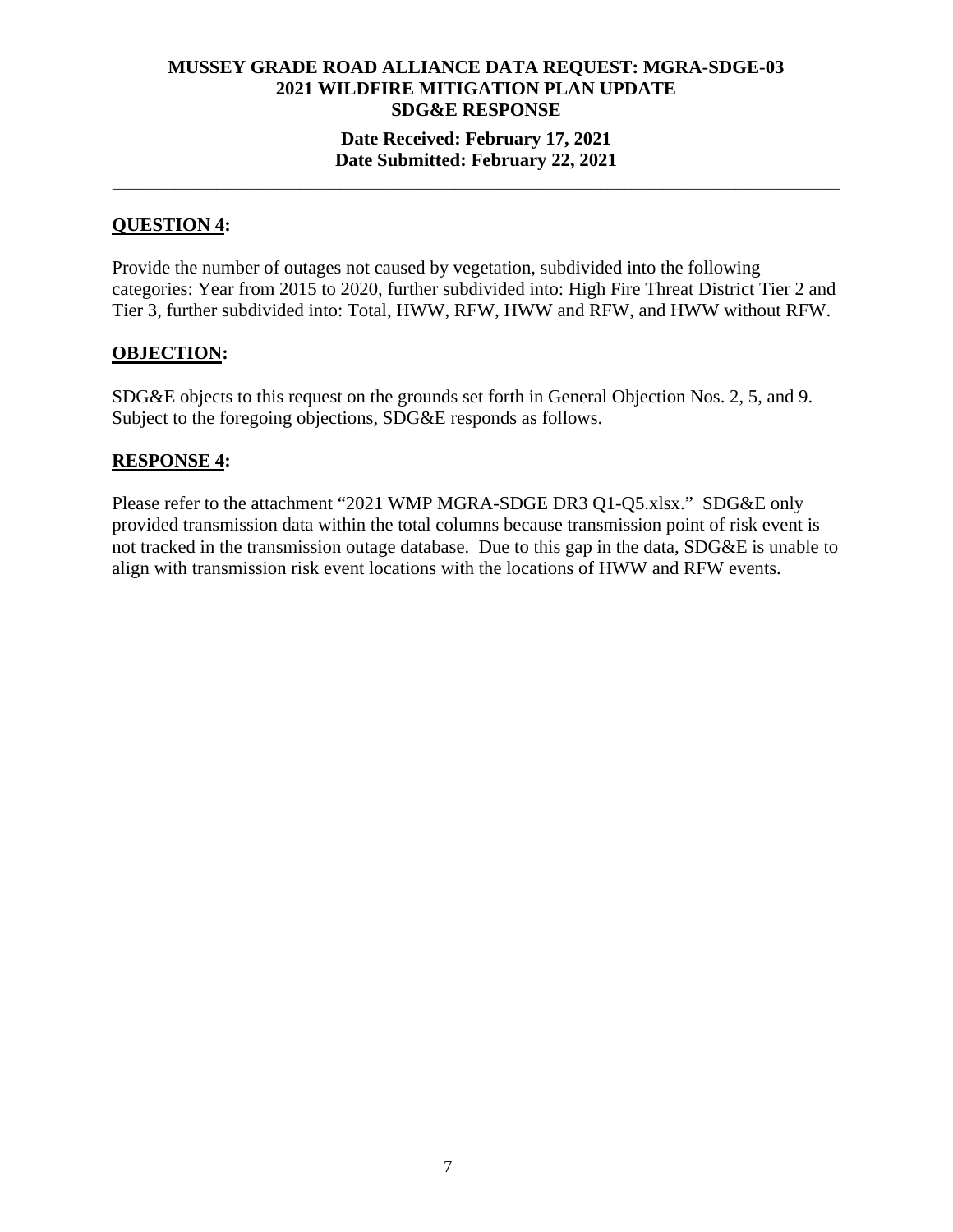**\_\_\_\_\_\_\_\_\_\_\_\_\_\_\_\_\_\_\_\_\_\_\_\_\_\_\_\_\_\_\_\_\_\_\_\_\_\_\_\_\_\_\_\_\_\_\_\_\_\_\_\_\_\_\_\_\_\_\_\_\_\_\_\_\_\_\_\_\_\_** 

## **QUESTION 5:**

Provide the number of ignitions, subdivided into the following categories: Year from 2015 to 2020, further subdivided into: High Fire Threat District Tier 2 and Tier 3, further subdivided into: Total, HWW, RFW, HWW and RFW, and HWW without RFW.

#### **OBJECTION:**

SDG&E objects to this request on the grounds set forth in General Objection Nos. 2, 5, and 9. Subject to the foregoing objections, SDG&E responds as follows.

#### **RESPONSE 5:**

Please refer to the attachment "2021 WMP MGRA-SDGE DR3 Q1-Q5.xlsx."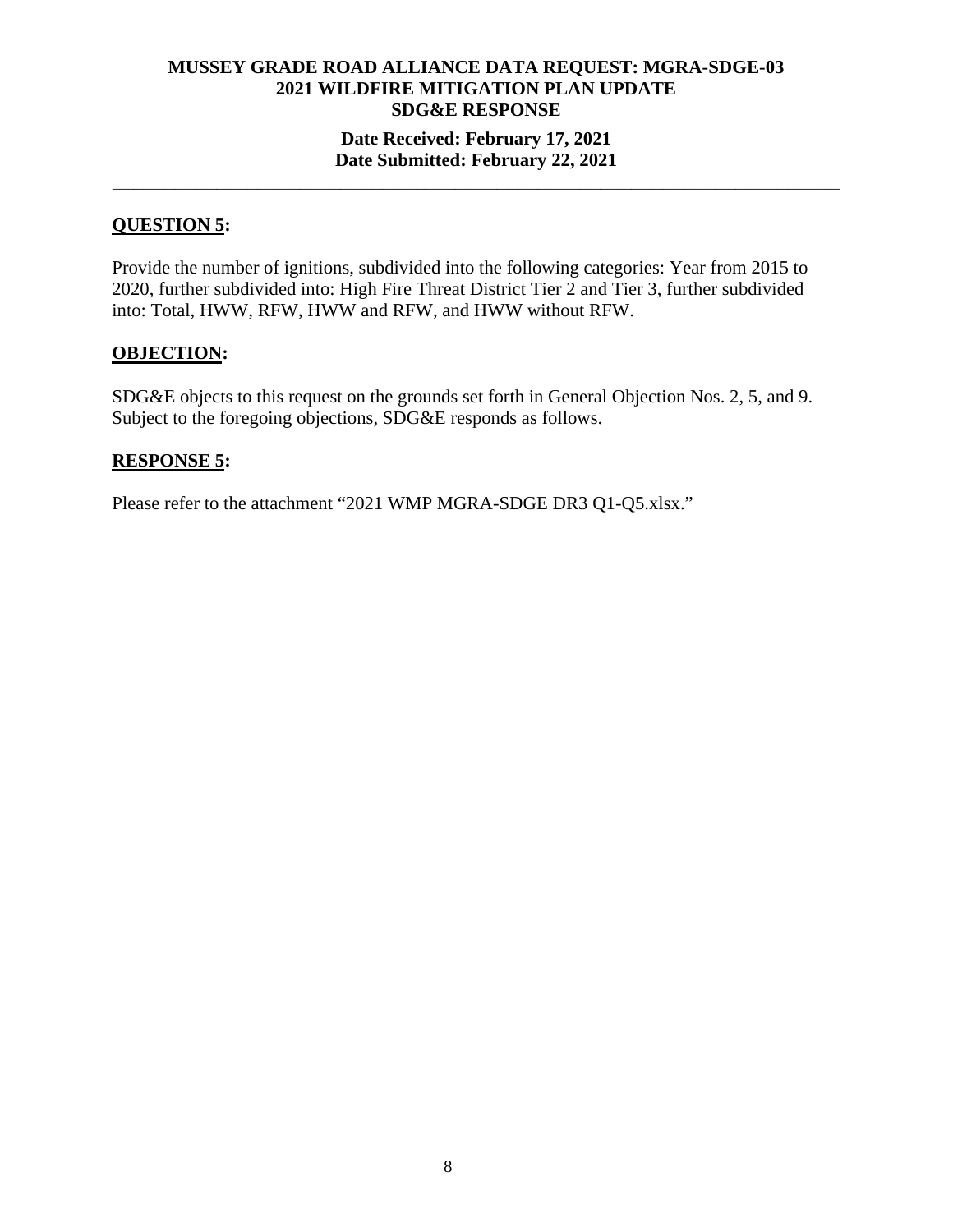## **MUSSEY GRADE ROAD ALLIANCE DATA REQUEST: MGRA-SDGE-03 2021 WILDFIRE MITIGATION PLAN UPDATE SDG&E RESPONSE Date Received: February 17, 2021**

# **Date Submitted: February 22, 2021 \_\_\_\_\_\_\_\_\_\_\_\_\_\_\_\_\_\_\_\_\_\_\_\_\_\_\_\_\_\_\_\_\_\_\_\_\_\_\_\_\_\_\_\_\_\_\_\_\_\_\_\_\_\_\_\_\_\_\_\_\_\_\_\_\_\_\_\_\_\_**

*Regarding the use of the Technosylva fire spread model and its used to calculate wildfire consequences*:

## **QUESTION 6:**

What is the maximum duration in hours simulated used to model maximal losses using the Technosylva model?

## **OBJECTION:**

SDG&E objects to this request on the grounds set forth in General Objection Nos. 2, 5, and 9. Subject to the foregoing objections, SDG&E responds as follows.

## **RESPONSE 6:**

The maximum duration of a simulation using the Technosylva model is 24 hours.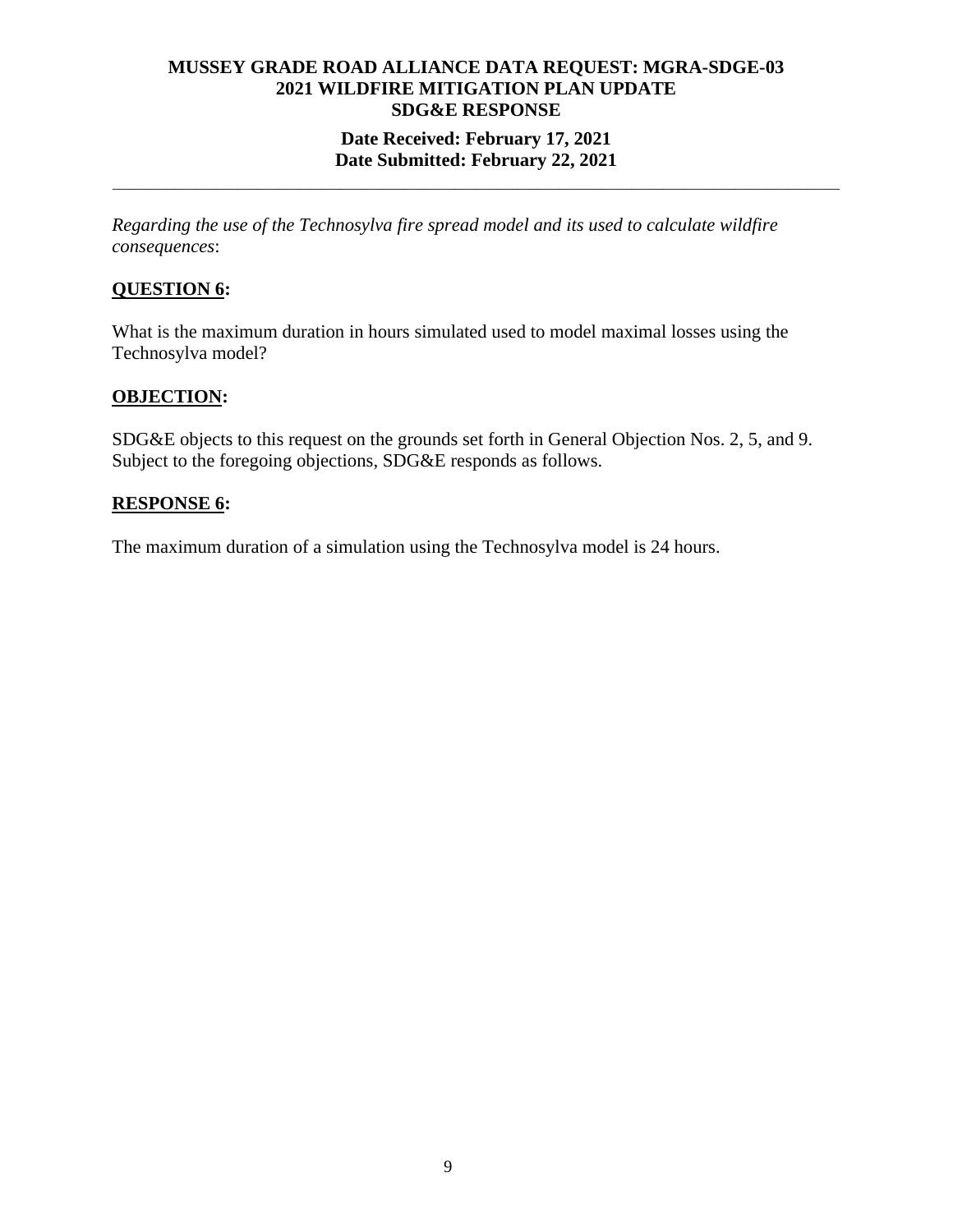## **MUSSEY GRADE ROAD ALLIANCE DATA REQUEST: MGRA-SDGE-03 2021 WILDFIRE MITIGATION PLAN UPDATE SDG&E RESPONSE Date Received: February 17, 2021**

## **Date Submitted: February 22, 2021 \_\_\_\_\_\_\_\_\_\_\_\_\_\_\_\_\_\_\_\_\_\_\_\_\_\_\_\_\_\_\_\_\_\_\_\_\_\_\_\_\_\_\_\_\_\_\_\_\_\_\_\_\_\_\_\_\_\_\_\_\_\_\_\_\_\_\_\_\_\_**

## **QUESTION 7:**

What is the average size of "maximal" wildfire spread in acres when the Technosylva model is run to its maximum duration?

#### **OBJECTION:**

SDG&E objects to this request on the grounds set forth in General Objection Nos. 2, 5, and 9. Subject to the foregoing objections, SDG&E responds as follows.

#### **RESPONSE 7:**

The model is run daily, and the size of simulated incidents are always variable and are highly dependent upon the weather at the exact location of the ignition. Simulations are run throughout the service territory and those simulation are compiled to inform decisions on fire potential. No average maximum size is created.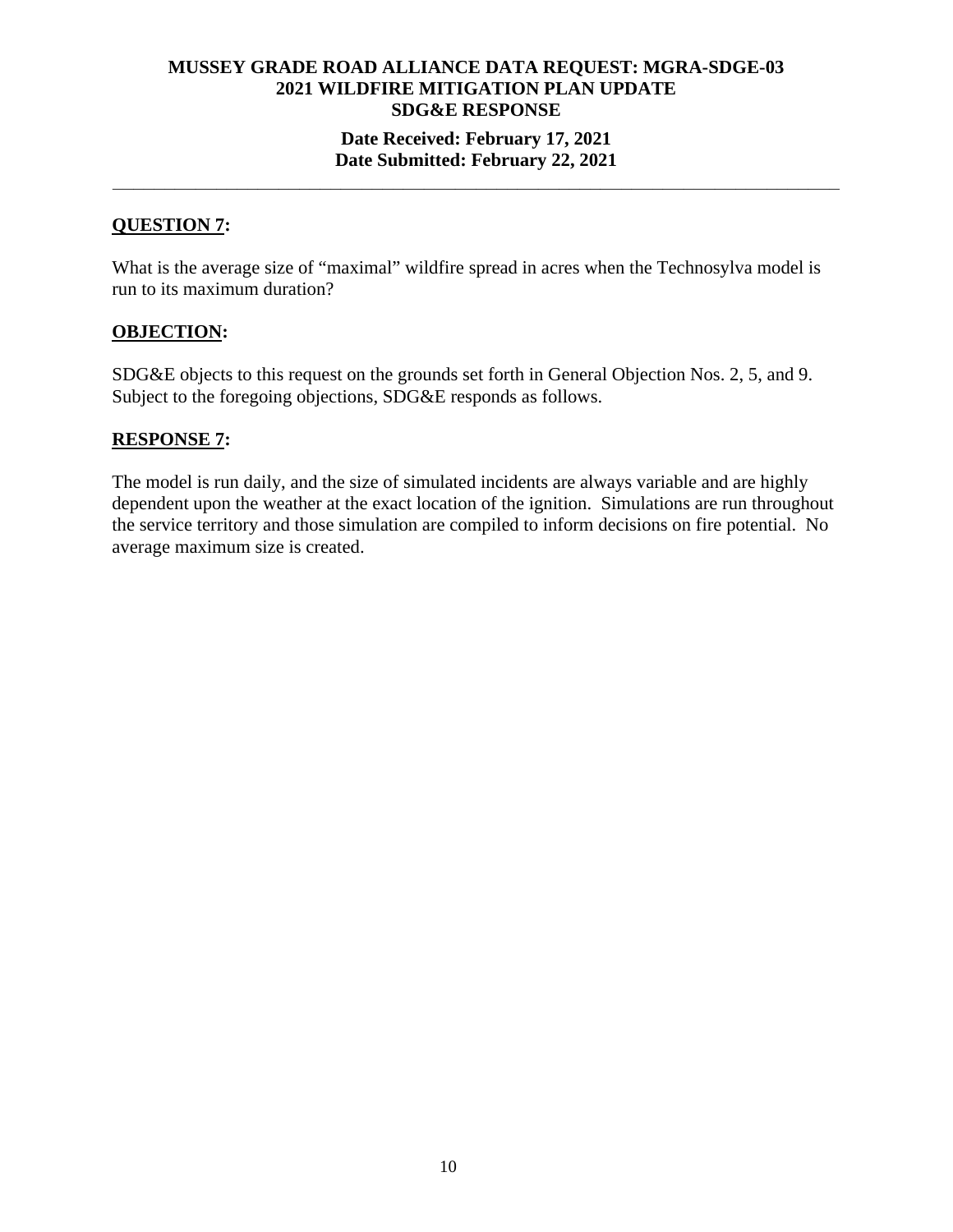**\_\_\_\_\_\_\_\_\_\_\_\_\_\_\_\_\_\_\_\_\_\_\_\_\_\_\_\_\_\_\_\_\_\_\_\_\_\_\_\_\_\_\_\_\_\_\_\_\_\_\_\_\_\_\_\_\_\_\_\_\_\_\_\_\_\_\_\_\_\_** 

## **QUESTION 8:**

What is the typical computational time for a Technosylva run of "maximum" duration? Include assumptions regarding CPU type, speed and memory consumed.

#### **OBJECTION:**

SDG&E objects to this request on the grounds set forth in General Objection Nos. 2, 5, and 9. Subject to the foregoing objections, SDG&E responds as follows.

#### **RESPONSE 8:**

Typically, the model is run on either a Panasonic Toughbook or a mobile device. The computational time varies depending on the length of the model run and the severity of the burning conditions at the time of ignition. That said, typically the model run time does not exceed 1-2 minutes and usually the model results are available in under a minute. The model also has a feature that utilized the IRWIN database and simulates a fires from the coordinates of a wildland dispatch (this is not always the actual ignition point). These simulations are run for 2 hours and are available in a matter of seconds.